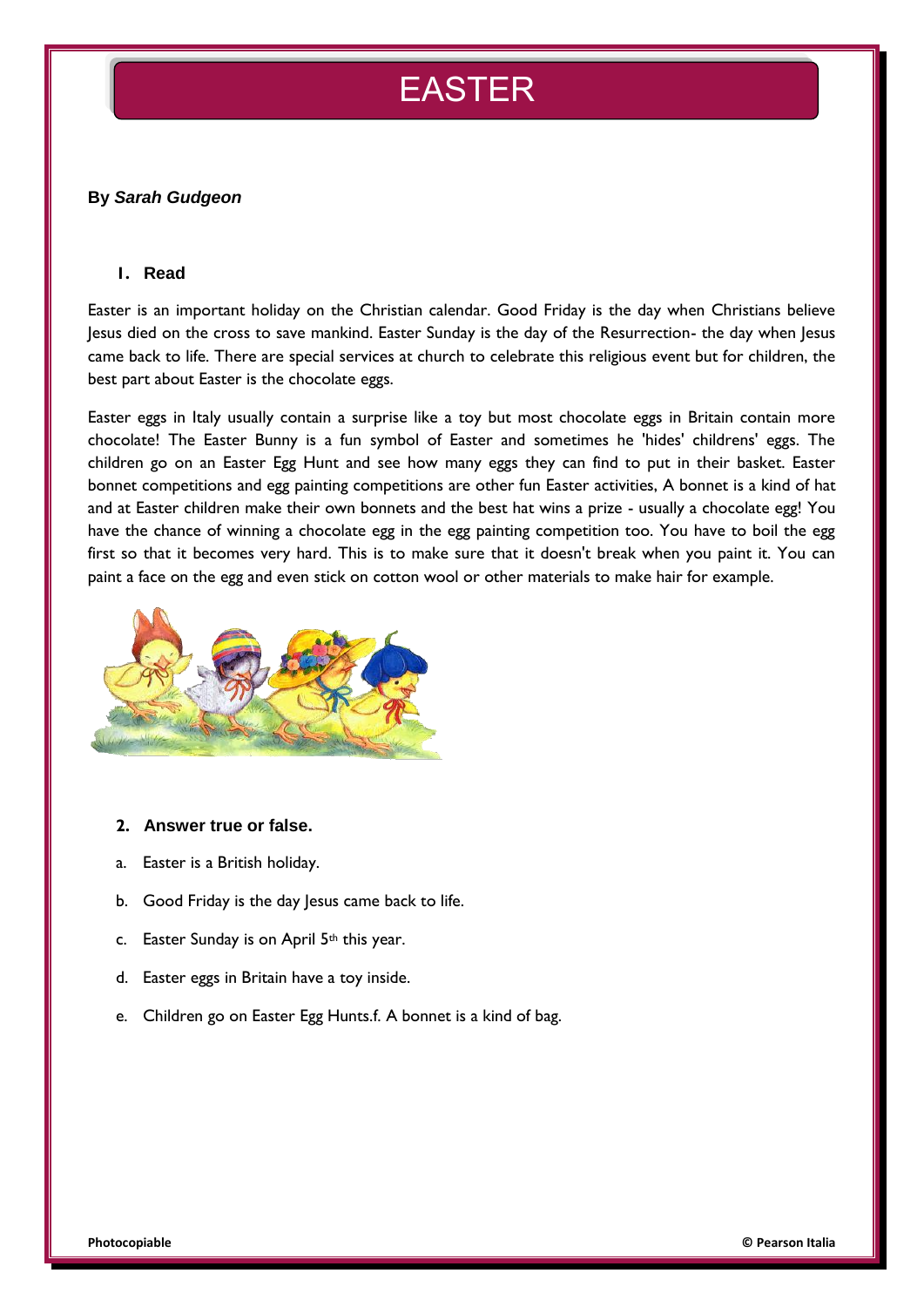**3. Read. Then, design your own egg.**



My Easter egg is a cowboy. He has got black hair, a black moustache and a brown cowboy hat.